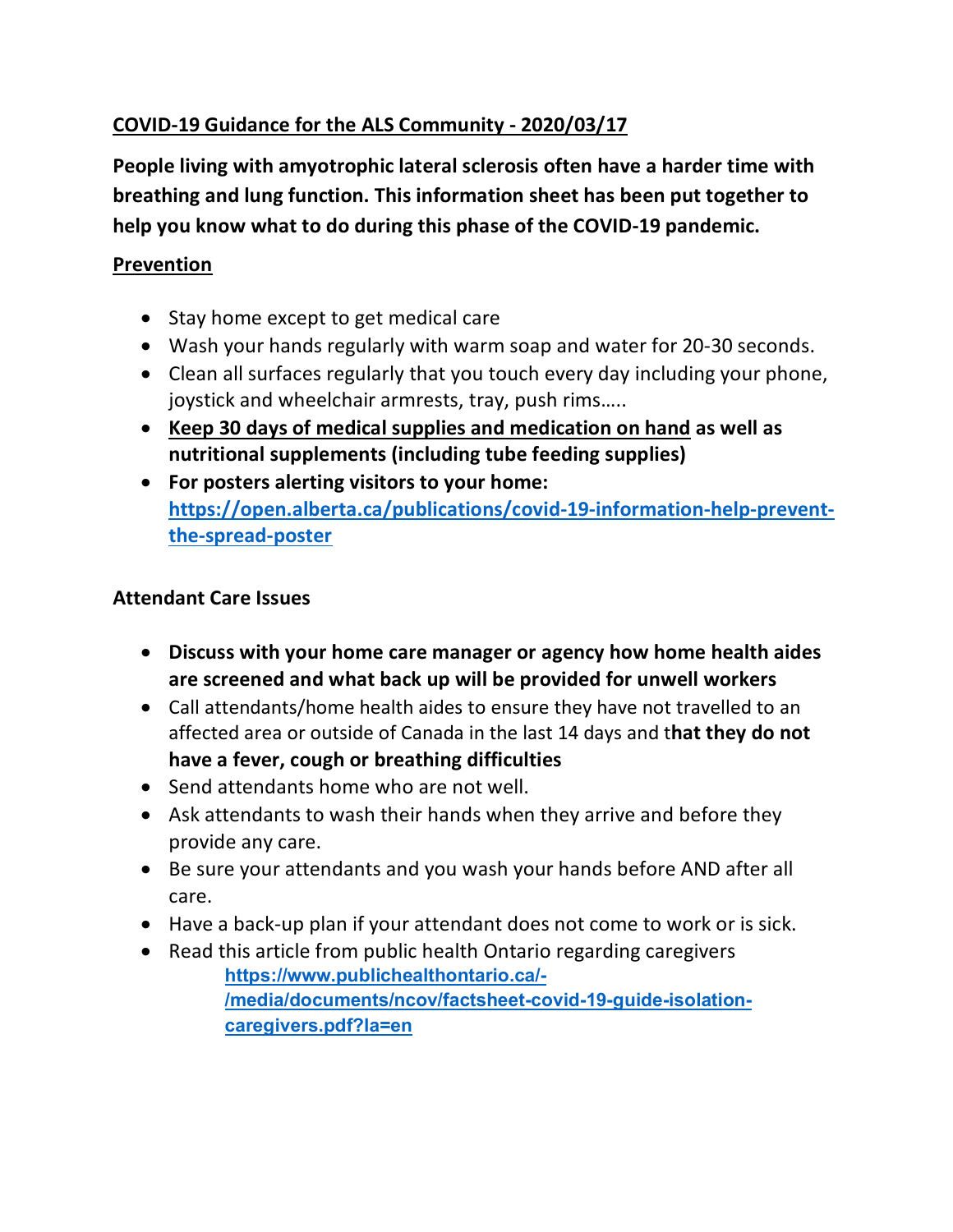## **If you are sick, or wonder if you might have COVID-19**

- Check the website of or call your local public health authority for advice (see attached province specific resources)
- Take the COVID self assessment https://myhealth.alberta.ca/Journey/COVID-19/Pages/COVID-Self-Assessment.aspx
- Call the clinic (primary care or ALS clinic) that you usually attend before you visit to let them know if you are unwell and have other health concerns
- Isolate yourself at home if you develop fever, cough or respiratory symptoms
- Read this article from the Globe and Mail for information on symptoms
	- § **https://www.theglobeandmail.com/canada/article-ithink-i-may-have-the-new-coronavirus-what-should-ido/**

**If you use a ventilator, non-invasive ventilation like BiPap, or cough assist device, check this resource www.canventottawa.ca**

- **Speak to your health care provider or respiratory therapist regarding what precautions you, your family and attendants should take in your home**
- **Clean your equipment and replace filters regularly as per your device manual**
- **Ensure you have an adequate supply of filters and tubing**
- **Cough assist instructions (if using)**

http://www.ohri.ca/nivam/documents/Cough%20Assist%20E70%20Clinician-Client%20worksheet%20Version%201.6-Eng-Uploaded%2026Oct16.pdf

### **Stay Informed**

Check the advice from your local provincial health authority every 24-48 hours. (see Following page for local resources)

Assess online resources and verify their accuracy. There are many claims and recommendations that are not accurate. Google and Facebook are attempting to